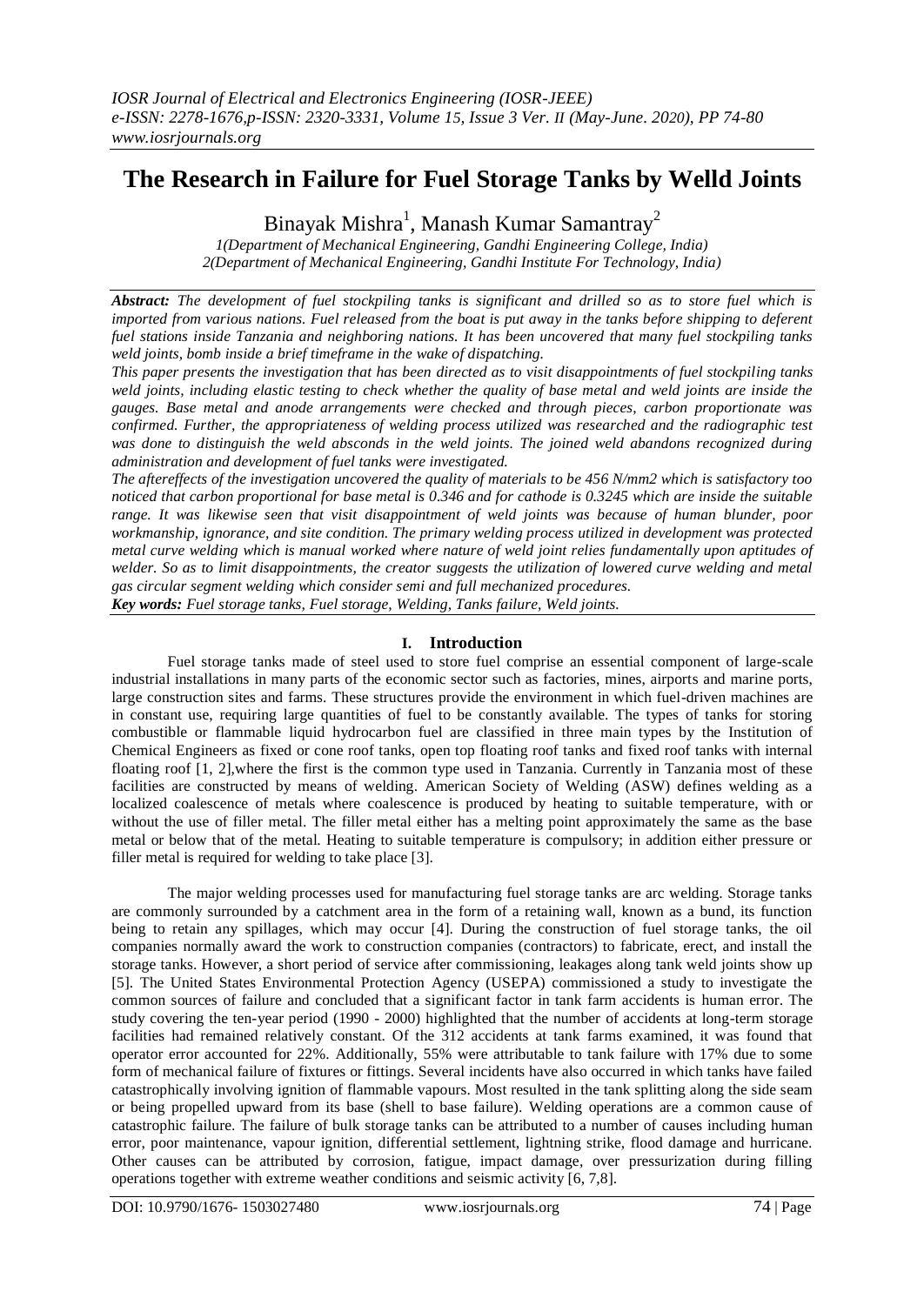The detected leak point(s) would require immediate repair to avoid loss of products, catastrophic failure and to safe guard the staff. Catastrophic tank failure is rare, but even though the likelihood is low, the scenario may contribute significantly to the risk as the consequences can be considerable [9, 10]. The sheer force of a sudden release of large amounts of liquid can propel the walls of a ruptured tank onto other tanks or structures and cause domino knock-on failures [10].

To avoid accidents, the repair involves different procedures that include transferring of product from leaking tanks, draining stock, isolating the tanks from other tanks, venting, and gas testing to check the amount of oxygen present inside the tank, and cleaning before awarding tender to qualified contractor for repair work [5].

In order to get the information on fuel storage tanks, data collection was accomplished by a survey to fuel tanks manufacturers and users. Dar es Salaam city was selected as a study area where many fuel tanks manufacturing companies and petroleum products depots are located. Many companies dealing with fuel storage tanks manufacturing, storage, thermal power generation and selling oil products like PUMA Tanzania limited, Oil Com, Gapco, Oryx Tanzania limited, Sputnik Engineering Co Ltd, BQ Contractors, Taningra Tanzania were among the visited companies as primary study areas. The major objective of this study was to conduct the failure investigation of fuel storage tanks weld joints in order to identify the causes of frequent failures. Specifically, this investigation was achieved by analyzing the technologies used, weld beads produced during manufacturing and types of materials used.

# **II. Fuel Storage Tanks Manufacturing**

# **2.1. Background**

Fuel storage tanks are widely used in the petroleum industry. These tanks consist of a vertical, cylindrical, above-ground shell, a conical roof and a flat or slightly conical bottom. The roof is typically supported by rafters. The roof is not attached to the rafters, but rests on them. The bottom of the tanks typically rests on sand or sand mixed with bitumen with a hard concrete ring wall at the periphery of the tank. For the case of above and underground horizontal tanks there is no structure needed to support the shell plates and end cap. The tanks are manufactured in the field using steel plates that are either butt, lap or seam welded. Diameters of the tanks range from 3.0 meters to over 60.0 meters, and the material used in construction is steel. After fabrication, erection, welding and testing, tanks are commissioned ready for service. Experience gained show frequent weld joints failures occur after a short period of service, and this has led to costly emergence repair of the detected failure [11]. The fuel storage tanks are fabricated using the specifications for the design and manufacture of site built tanks for the storage of liquids at ambient temperature and above [12].

# **2.2. Welding Processes Used in Manufacturing of Fuel Storage Tanks**

The fuel storage tanks are manufactured by using fusion welding processes. The commonly used processes are shielded metal arc welding (SMAW), submerged arc welding (SAW) and gas metal arc welding (GMAW)[5].

S**hielded metal arc welding** that was invented in 1880s used bare electrodes, however the subsequent developments led to the use of coated electrodes. This process is also known as stick electrode welding or coated electrode welding or manual metal arc welding. The process uses coated electrodes of 2.5 to 6.35 mm diameter and 300 to 450 mm length held in an electrode holder. The coating on the electrodes burns along with metal of electrode and produces a denser smoke which covers and shields the weld pool and the tip of electrode from the ill effects of the atmospheric gases [13]. Besides the chemical composition, the "coating ratio" (ratio between the external diameter of the coating and the rod) is one of the determining aspects of the electrode behavior [14].The process is very versatile and is used for welding in all positions and all metals for which electrodes have been developed. Typical application of the process includes its extensive use by the industry for fabrication of ships, bridges, pressure vessels and structural works. However, as the process can be used in its manual mode only, it is slowly getting replaced by other welding processes for heavy fabrications where large quantity of metal deposit is needed [13].

**Submerged arc welding** was first introduced in the early 1930s and developed to provide high-quality deposited weld metal at a high deposition rate. Today, SAW process is extensively used in weld joints in thick plates in nuclear reactors, pressure vessels, bridges, welded pipes, power generation, shipbuilding, offshore, and construction industries [13, 15].

The demand for higher deposition rates and the failure to mechanize SMAW resulted in the development of SAW process. The process employs granular flux and a copper-coated wire in spooled form, thus making it possible to deposit long weld runs without interruption, using electrode wire diameter ranging between 2 to 10 mm. The granular flux is poured to cover the joint ahead of the electrode thus the electrode wire moves forward through the flux and the arc remains merged underneath it consequently eliminating the use of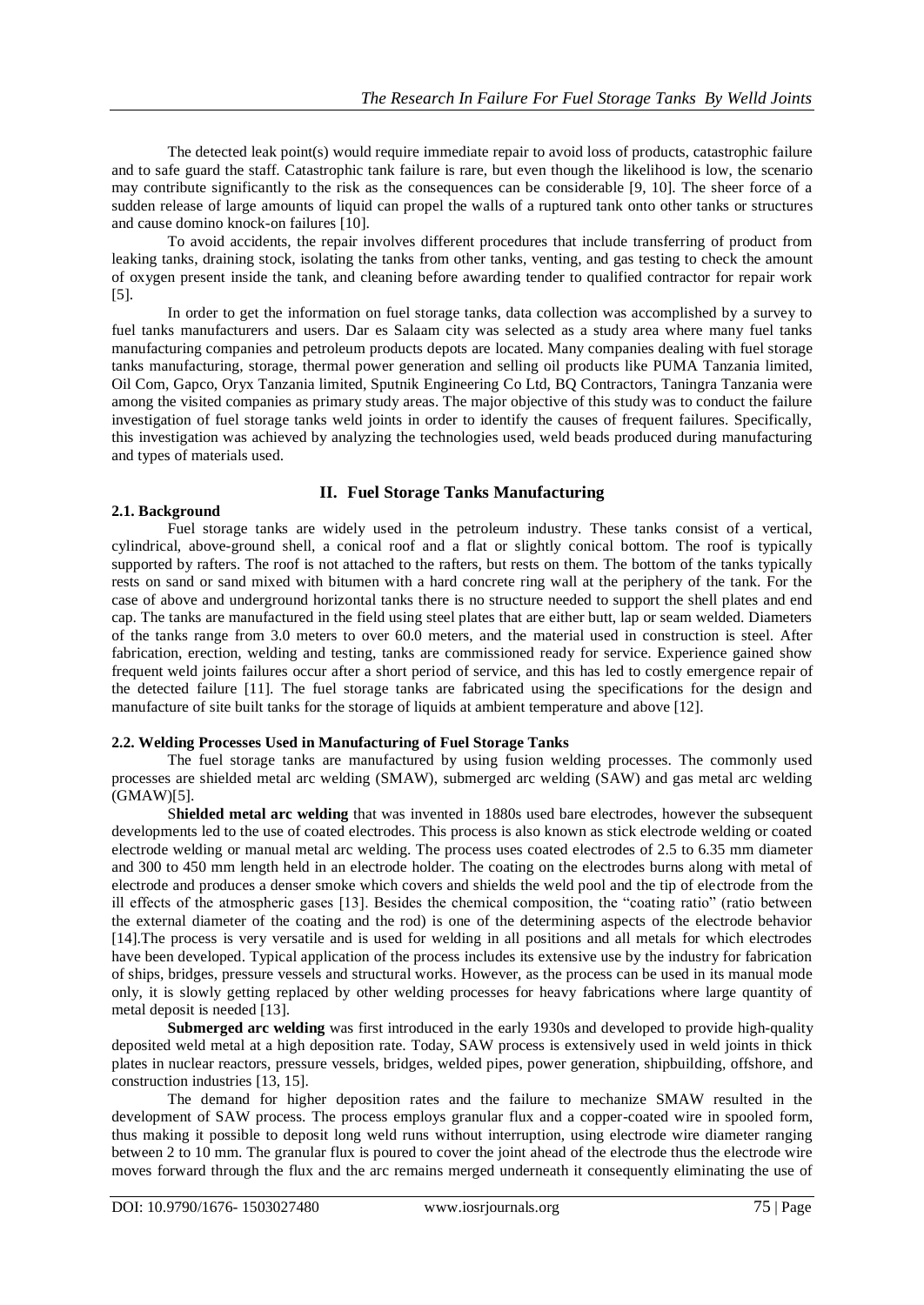protective shielding glass for the eyes. The flux that melts due to the arc heat provides a blanket of slag on the deposited bead but peels off easily on cooling. The un-melted flux is collected by vacuum suction and is recirculated. The process is mainly used in the down hand welding position [13].

SAW is preferred over other methods of welding of pipes including fuel tanks because of its inherent qualities like easy control of process variables, high quality, deep penetration, smooth finish, capability to weld thicker sections and prevention of atmospheric contamination of weld pool. With the growing emphasis on the use of automated welding systems, SAW is employed in semiautomatic or automatic mode in industry where the automatic mode is more popular [16].

**Gas metal arc welding** was invented in 1940s and at present is the fastest growing welding process in the world. This process consumes wire of 0.8 to 2.4 mm diameter, and wound on a spool, and is fed at a preset speed through a welding torch provided with electrical connection and the shielding gas. Depending on the work material, different types of shielding gas may be used such as; argon, helium, carbon dioxide, hydrogen or their mixtures. When inert shielding gas is used, the process used is popularly known as MIG (Metal Inert Gas) welding and when  $CO<sub>2</sub>$  is used it is called MAG (Metal Active Gas) welding. GMAW is an all-position semiautomatic welding process though its automatic versions are also available [13,17].

GMAW is an arc welding process that uses a plasma arc between a continuous, consumable filler-metal electrode and the weld pool. The high temperature plasma arc melts the electrode and forms a droplet at the electrode tip. The droplet is detached and transferred in the arc to the workpiece. A weld pool forms under the influences of the arc plasma and the periodical impingement of droplets. The formation of droplet, the transfer of droplet in the arc, and the dynamics of weld pool are governed by the balance of forces and the heat transfer inside the droplet or within the weld pool and the heat transferred from the arc plasma[18, 19].Due to its high productivity, the GMAW process has been the predominant welding method[19].The process can easily be applied to automatic welding in combination with robots and automatic welding equipment[20]. It is a very versatile process and can be used for welding all metals for which compatible filler wires have been developed. However, its typical applications include medium-gauge fabrication such as structural works, earth moving equipment, plate and box girders, fuel tanks, and automobile bodies [13].

# **2.3. Quality of Welding Joint**

The welding parameters are the most important factors affecting the quality, productivity and cost of welding joint [21,22]. In order to achieve high quality welds a good selection of the process variables should be utilized, which in turn results in optimizing the bead geometry

Most often, the major factor used for judging the quality of a weld joint is its strength and the strength of the material around it. Many distinct factors influencing this include the welding method, the amount and concentration of energy input, the base material, the filler material, the flux material, the design of the joint, and the interactions between all these factors. To test the quality of weld, destructive or nondestructive testing methods are used. They are used to verify if welds are defect-free, have acceptable levels of residual stresses and distortion, and have acceptable heat-affected zone (HAZ) properties [5, 23]. The enough penetration, high heating rate and right welding profile give the quality welding joint. These are affected from welding current, arc voltage, welding speed and protective gas parameters. Among all, welding current intensity has the strongest effect on melting capacity, weld seals size and geometry and depth of penetration [21, 24]. The quality of a weld is also dependent on the combination of materials used for the base material and that for filler material. Not all metals are suitable for welding and not all filler metals work well with acceptable base materials. Equation 1 is most useful in determination of materials weld ability properties, from the material carbon content, the calculation shows whether the joint is likely to develop crack(s) during usefully time [13, 23].

 $=$   $-$  +  $+$   $+$   $(1)$ 

Where: C.E – Carbon Equivalent; C - Carbon; Mn - Manganese; Cr - Chromium; Mo - Molybdenum; V - Vanadium; Ni - Nickel; and Cu - Copper.

# **III. Materials And Methods**

In order to achieve the objectives of the study, the fuel storage tanks manufacturers, fuel storage and distribution companies were involved. Among the visited fuel tanks manufacturing, storage and distribution companies were Sputnik Engineering Co Ltd, BQ Contractors, Taningra Tanzania, PUMA Tanzania limited, Oil Com, Oryx Tanzania limited and GAPCO Tanzania. The information on the types of steel plate and electrode materials used to manufacture the tanks was obtained from manufacturers. The chemical compositions were identified basing on the types of materials. The carbon equivalents of steel plate and electrode materials were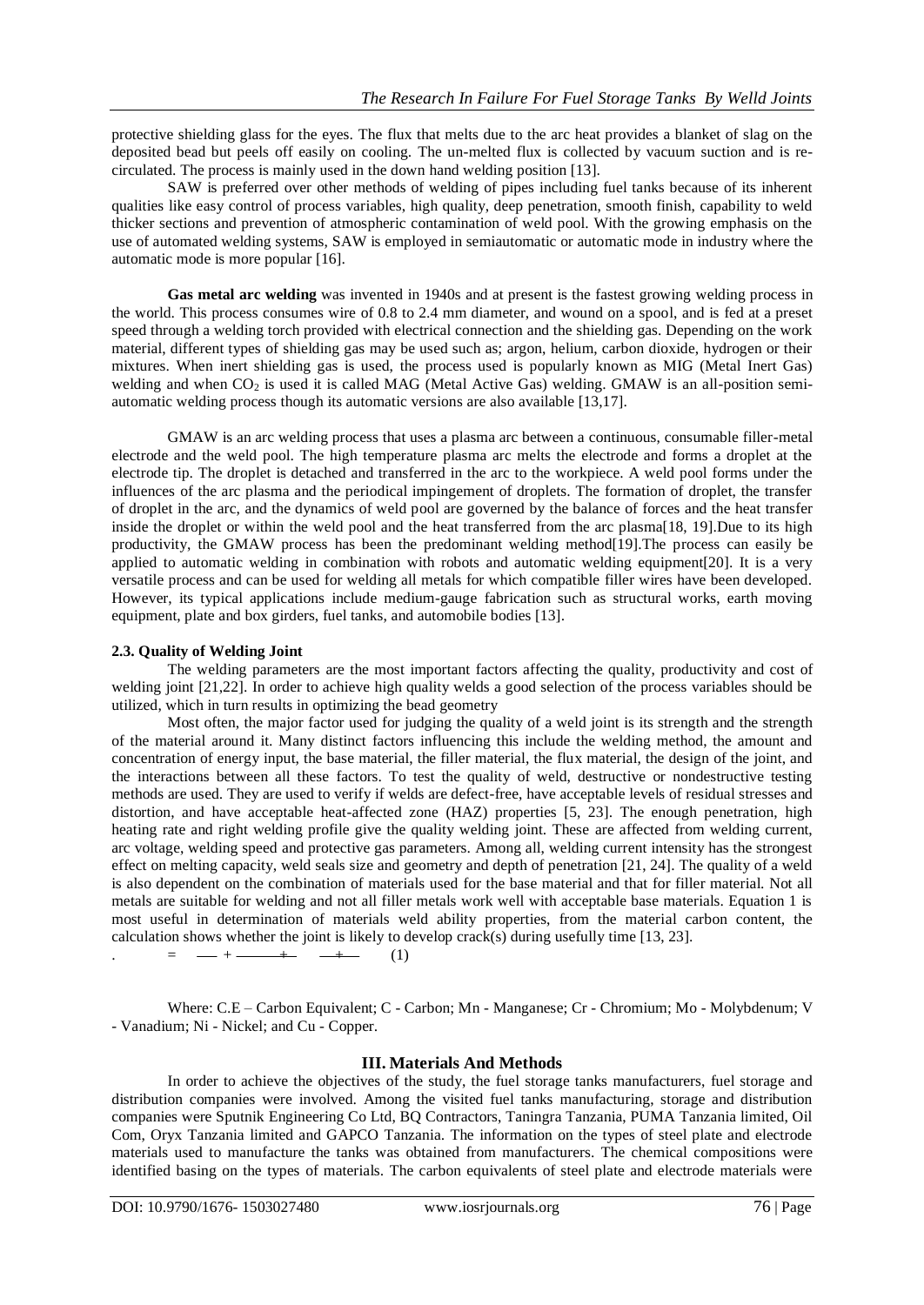calculated using the chemical composition obtained in order to check their weldability. Nondestructive (NDT) test (radiographic test) was performed at different sites of construction and oil companies in order to investigate whether the weld joints have defects or not. Consideration during radiographic test was taken to a fixed length of ten metres of weld joint. The combined weld defects detected in different fuel tanks during service and construction were analyzed using Microsoft Office Excel. Destructive (DT) testing was carried out where tensile test was performed using Universal Testing Machine in order to determine the ultimate tensile strength of weld joints for the purpose of assessing the standard of materials used to manufacture the tanks. The test pieces with butt joints were prepared from the same material being used in manufacturing of fuel storage tanks with dimensions as shown in Table 1.

| <b>Table 1 Test Piece dimensions</b> |        |       |                  |            |                     |  |  |  |
|--------------------------------------|--------|-------|------------------|------------|---------------------|--|--|--|
| <b>Type of</b>                       | Length | Width | <b>Thickness</b> | Type of    | <b>Machine</b> used |  |  |  |
| test                                 | (mm)   | (mm)  | (mm)             | ioint      |                     |  |  |  |
| Tensile                              | 250    | 25    |                  | Butt joint | Universal testing   |  |  |  |
| Test                                 |        |       |                  |            | machine             |  |  |  |

# **IV. 4. Results And Discussions**

Investigation shows that the electrodes used in the fuel tank construction work were those with code: E7018 and steel plate material ASTM A131. The chemical compositions of electrode and steel plate are shown in Tables 2 and 3 below.

## **Table 2** Chemical composition of electrode

| <b>Chemical composition%</b> |       |       |       |       |       |       |       |       |       |       |
|------------------------------|-------|-------|-------|-------|-------|-------|-------|-------|-------|-------|
|                              |       |       | Mn    |       |       |       | Ni    | Mc    |       |       |
|                              | 0.056 | 0.516 | 0.813 | 0.008 | 0.013 | 0.102 | 0.063 | 0.478 | 0.132 | 0.012 |

#### **Table 3** Chemical composition of steel plate

| Chemical composition % |      |      |      |      |      |     |     |           |      |      |     |      |
|------------------------|------|------|------|------|------|-----|-----|-----------|------|------|-----|------|
|                        | Si   | S    | P    | Mn   | Al   | Ni  | Cr  | <b>Cu</b> | Nb   | Ti   | Mo  | v    |
| 0.080                  | 0.16 | 0.00 | 0.01 | 0.90 | 0.03 | 0.4 | 0.2 | 0.35      | 0.02 | 0.02 | 0.0 | 0.05 |
|                        |      |      |      |      |      |     |     |           |      |      |     |      |

Using chemical compositions, the weld ability of metal plate and electrode was determined by checking the carbon equivalent (C.E). After analysing the chemical compositions of elements for the materials that were used in construction, it showed the composition of carbon content to be within the allowable range. For excellent welding, the carbon equivalent is up to 0.35 and for very good welding is 0.36 to 0. 4. Hence, the results obtained for electrode and base material were 0.3245 and 0.3460 respectively. Hence, the materials have excellent weldability and therefore within the standard.

During nondestructive test using radiographic testing method which was performed at different sites to different construction and oil companies considering the fixed length of ten meters of weld joint, the following defects were detected: inclusions, undercuts, blowholes, cracks and lack of penetration.

## **4.1. Defects Analysis**

During the physical site visit it was observed that most welders need special training concerning their job. Around 88% of the visited welders were working through experience and never attended the formal training. They started as helpers, grinderies and then welders. It was further noted that other company's sites had no welding engineers to implement welding regulations and procedures, so supervision was handled by supervisors who are not academically qualified to carry out these very sensitive manufacturing and maintenance activities. The experience from other researchers shows that the percentage of causes of tanks accidents as from 1960 to 2003, welding was responsible for 18% accidents. This amount was taken from11 causes of tanks accidents. Catastrophic failures of aboveground atmospheric storage tanks can occur when flammable vapors in the tank explode. For instance in a 1995 accident in Pennsylvania USA, during a welding operation on the outside of a tank, combustible vapors inside two large, 30-ft. diameter by 30-ft. high, storage tanks exploded[6, 7, 25]. Hence, well skilled people and extra care are needed during welding fuel tanks. Further, it was observed that in some sites most of welding equipment were not in good condition. In some cases the setting of welding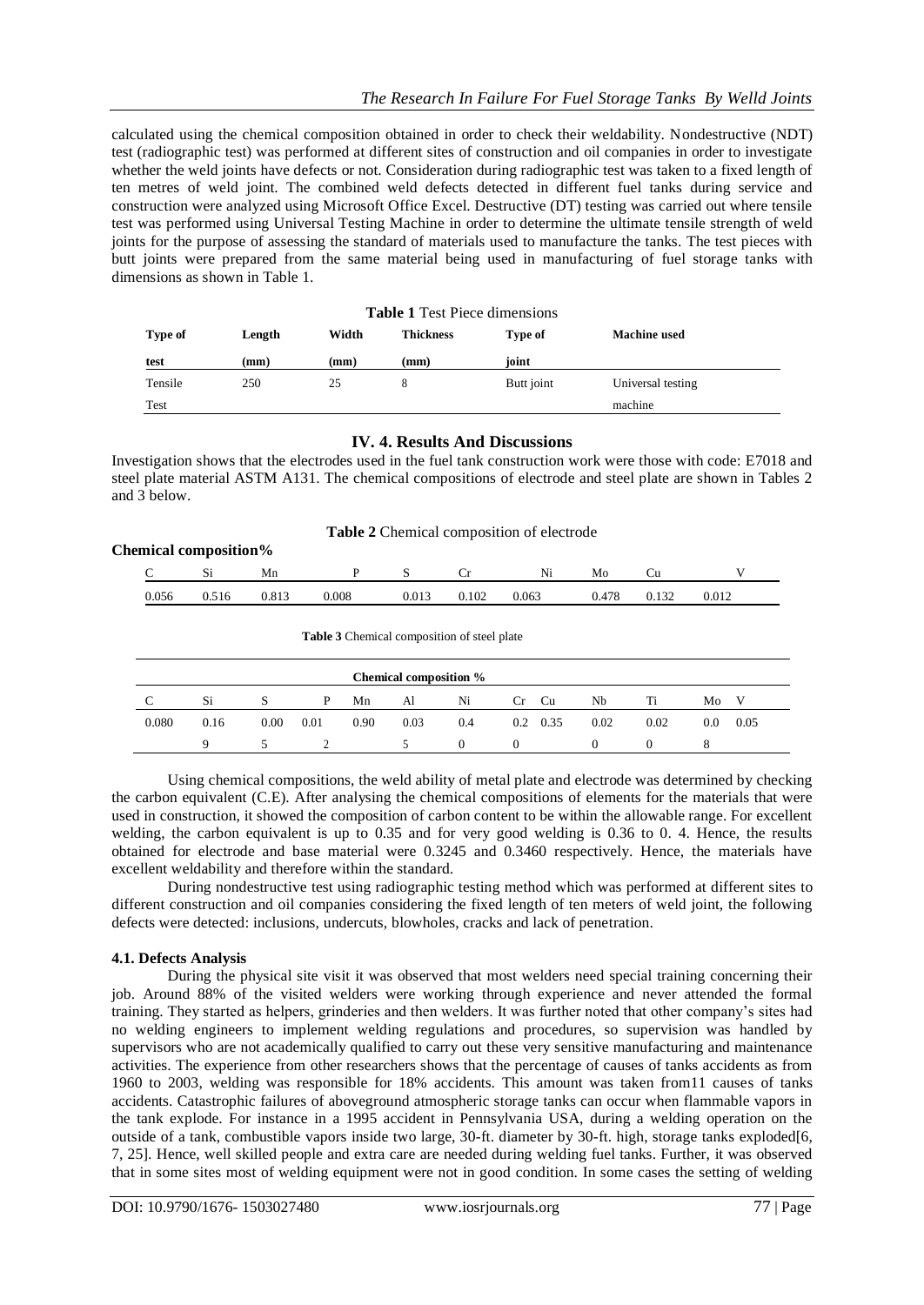current was done by assumptions because scale plates showing machine current and voltage ranges were not in place. The following figures show the combined weld defects detected during radiographic test in different fuel tanks during service and construction works.



**Figure 1** Weld defects detected during NDT in different fuel tanks



under service

**Figure 2** Weld defects detected during NDT in different fuel tanks

under construction

From the above pie charts it can be observed that the occurrence of blowholes on fuel storage tanks weld joints that were under service and those which were under construction (i.e 30% and 36% respectively) was critical compared to other defects. One of the reasons is that, the type of welding process used is shielded or manual metal arc welding. This process needs more skills to welder and understands the complexity of the process. It was observed that blowholes occur during welding because gases are trapped in the solidifying weld molten metal which can be caused by the use of moist electrodes coat, humid welding environment and joint not cleaned properly from oil or grease.

The pie charts further indicate that the second in occurrence on either cases is undercuts, 28% found on the tanks that were in service and 30% on the tanks that were under construction. This is caused by operator or welder failing to manipulate with the machine which results in setting excessive current while the welding speed is lower.

It was further found that the reason of inclusions was due to improper cleanliness of the weld joint after every run before the following run. This occurs when several runs are made along a V- joint when joining plates using flux coated electrodes and if the slag covering a run is not totally removed after every run. Presence of inclusions in a weld beam increases the possibility of failure due to stress concentration.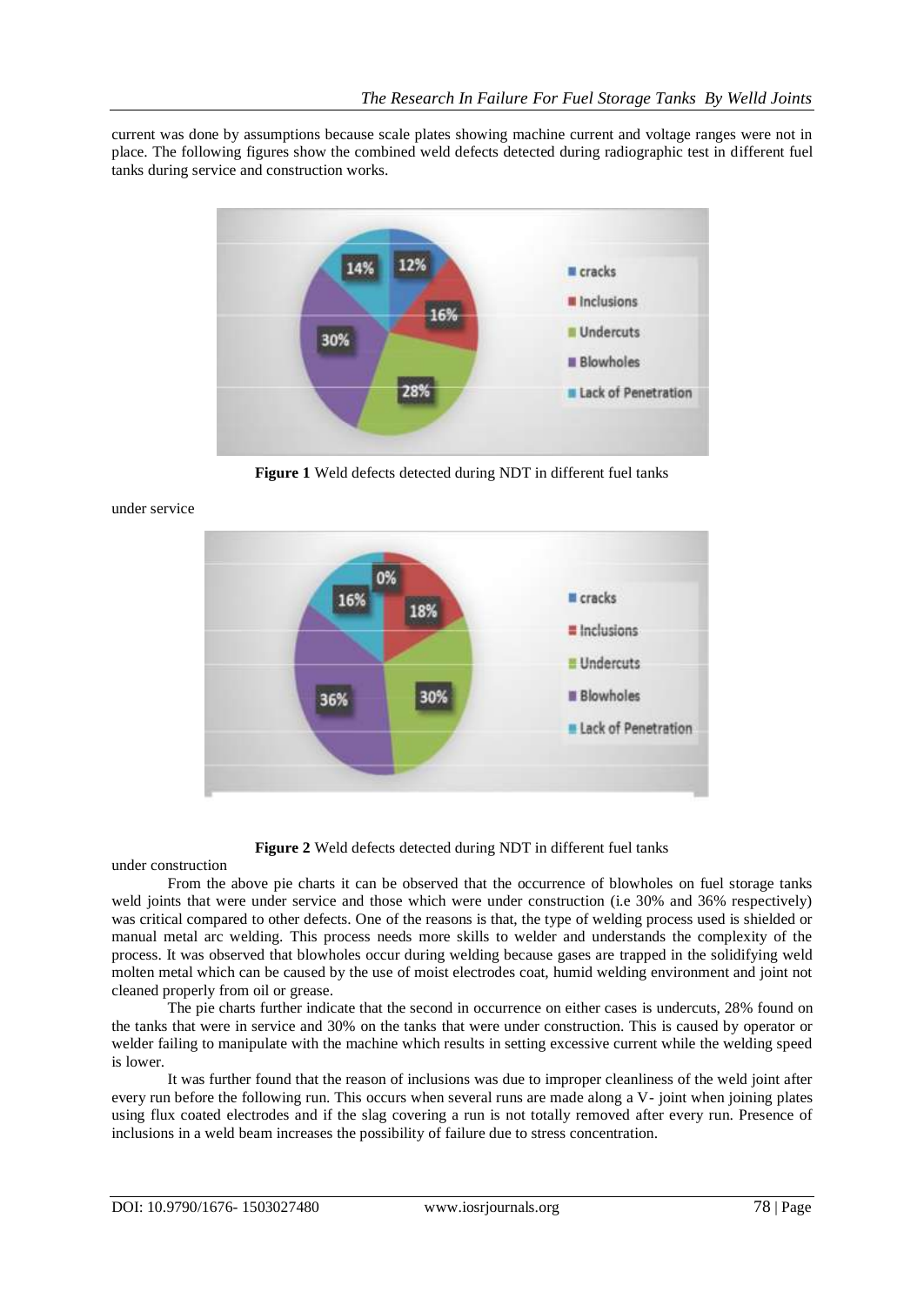The analysis shows that the materials carbon equivalents were within the allowable range. During radiographic testing no cracks were seen on the tanks that were under construction. But the same type of test was performed on the tanks that were under service and internal cracks were seen. This might be due to stress concentrations which do not generate cracks at the immediate effect.

To achieve a good quality joint, it is essential that the fusion zone extends the full thickness of the metals being joined. Thin sheet material joined with a single pass and a clean square edge can be a satisfactory basis for a joint. However, thicker material normally needs edge preparation at a V or U shapes and may need several passes to fill the gap with weld metal. However, it is difficult to control penetration when doing continuous welding work especially on thick plates using manual metal arc welding.

In general, it can be seen that during commissioning, the fuel tanks are not subjected to thorough inspection before the beginning of service, otherwise the corrective measures could be taken before embarking to service.

## **4.2. Strength of Welding Joints**

The tensile test of the joint was conducted and the obtained ultimate tensile strength was  $456$  N/mm<sup>2</sup> which is approximately equal to standard  $(460N/mm<sup>2</sup>)$ . These results concluding that the strength of the weld joint is acceptable.

## **4.3. Welding Regulations and Procedures**

It was also observed that there was a tendency of neglecting welding regulations and procedures during welding. Welding works were performed without wind protection tents which might cause weak weld joint as a result of molten metal being exposed to atmospheric air/wind and therefore cause oxidation and other contaminations. The electrodes were just carried without protection in power connected portable electrode heaters for drying.

# **V. Conclusions And Recommendations**

## **5.1. Conclusions**

The research findings of the fuel storage tanks weld joints that have been conducted indicate that, the problem of frequent failure of weld joints was mainly due to human error, poor workmanship, lack of awareness and site environment. It was also revealed that the main welding process used in construction of fuel storage tanks was shielded metal arc welding. This type of welding process is manual operated where quality of weld joint depends on performance of the welder. The tensile test of the joint was carried out and the ultimate tensile strength obtained was  $456$  N/mm<sup>2</sup> which was within the standards. The weldability of metal plate and electrode was checked by calculating the carbon equivalent. The carbon equivalent for base metal and electrode was 0.346 and 0.3245 respectively which are within the allowable range.

## **5.2. Recommendations**

The best welding process which can eliminate different types of weld defects is submerged arc welding which is working in an automatic mode. Using this process, it is possible to control and maintain the distance between welding torch and base materials as well maintain the welding speed. Another advantage of this welding process is that one path or weld run can be enough to weld thicker metals because of its high metal deposition. Alternatively gas metal arc welding can be used considering that apart from using it as an automatic process, it can also be performed as semi-automatic welding. The base metal should be well cleaned before welding. The welding personnel should be well trained in order to impart the required both practical and supervisory skills. The facilities used in welding should be in good condition. The electrodes should be used when dry. The thorough inspection has to be carried out before commissioning the fuel storage tanks.

### **References**

- [1] BP Safety Group,Liquid Hydrocarbon Tank Fires (BP Process Safety Series)– IchemE.Fourth Edition. The Institution of Chemical Engineers. UK, 2008. pp. 105.
- [2] Argyropoulos, C. D., Christolis, M. N., Nivolianitou, Z. and Markatos, N. C. A. Hazards assessment methodology for large liquid hydrocarbon fuel tanks. Journal of loss prevention in the process industries, Elsevier.2012, 25(2). 329 – 335.
- [3] American Welding Society (AWS) A2 Committee on Definitions and Symbols. Standard Welding Terms and Definitions. Twelfth Edition, Printed by AWS. 2009. pp.148.www.caigou.com.cn/download/45168.
- [4] Atherton, W. An Empirical Investigation of Catastrophic and Partial Failures of Bulk Storage Vessels and Subsequent Bund Wall Overtopping and Dynamic Pressures. A thesis in partial fulfilment of the requirements of Liverpool John Moores University for the Degree of Doctor of Philosophy. 2008. pp. 221.
- [5] Mansuri, H. Analysis of the Frequent Failure of Fuel storage Tanks Weld Joints, Dar es Salaam Institute of Technology. Senior Project Report. Bachelor of Mechanical Engineering. 2010. pp. 80.
- [6] Atherton, W. and Ash, J. W. Review of Failures, Causes and Consequences in the Bulk Storage Industry. Proceedings of. Second Annual Liverpool Conference in Bulleting. 2007. pp. 7. http://www.lightningsafety.com/nlsi\_lls/Causes-of-Failures-in-Bulk-Storage.pdf.